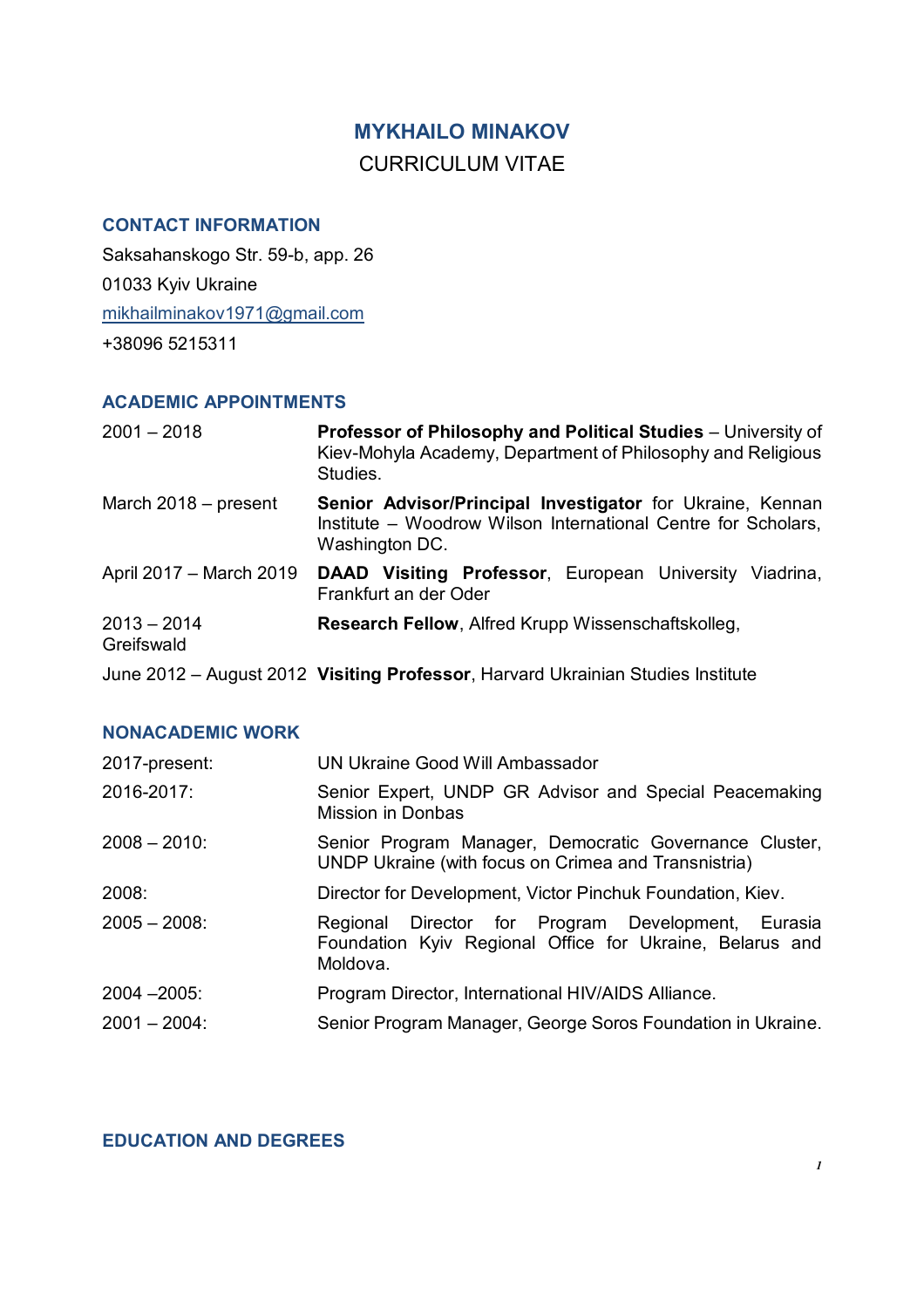- 2007: Dr. Habil. in Philosophy, University of Kiev-Mohyla Academy, Ukraine
- 2000: PhD in Philosophy, University of Kiev-Mohyla Academy, Ukraine
- 1998: MA in Philosophy, University of Kiev-Mohyla Academy, Ukraine
- 1996: BA in Philosophy, University of Kiev-Mohyla Academy, Ukraine

#### **GRANTS AND FELLOWSHIPS**

- 2017-19: DAAD Fellowship, Visiting Professor at European University Viadrina, Frankfurt an der Oder
- 2013-14: Alfred Krupp Fellowship, Alfred Krupp Wissenschaftskolleg, Greifswald
- 2013: Fullbright Scholarhip, Visiting Scholar at Harvard Ukrainian Studies Institute
- 2012: Fulbright-Kennan Fellowship, Woodrow Wilson International Center for Scholars, Washington DC
- 2010: Eugene & Daymel Shkliar Fellowship, Harvard Ukrainian Studies Institute
- 2000: Open Society Democracy Fellow, Open Society Institute/Central European University, Budapest.

### **PUBLICATIONS**

#### **Books**

*Dialectics of Modernity in Eastern Europe* (in Russian: *Диалектика модерности в Восточной Европе*). Moscow – London: School of Civic Education, 2019 (forthcoming).

*Development and Dystopia. Studies in Post-Soviet Ukraine and Eastern Europe*. Stuttgart: ibidem, New York: Columbia University Press, 2018.

*History of the Concept of Experience* (in Ukrainian: *Історія поняття досвіду*). Kyiv: Tsentr praktychnoyi filosofii, 2007.

*Kant's Teaching on Faith of Reason* (in Ukrainian: *Вчення Канта про віру розуму*). Kyiv: Tsentr praktychnoyi filosofii, 2001.

#### **Edited volumes**

Rabkin, Y., M. Minakov (eds). *Demodernization: The Future in the Past*. Stuttgart: ibidem, 2018.

Minakov, M. (ed.) *Post-Soviet Political Ideologies*. Stuttgart: ibidem, 2019 (forthcoming).

#### **Journal Articles & Book Chapters (recent 5 years)**

*"*Demodernization in Post-Soviet Eastern Europe," in: Rabkin, Y., M. Minakov (eds). *Demodernization: The Future in the Past.* Stuttgart: ibidem, 2018, pp. 241-260.

"Civil Society and the Power Elites after the Euromaidan in Ukraine. Competition, Cooperation, and Fusion", in Horton Smith, D., A. Moldanova, S. Krasynska (eds.), *The Nonprofit Sector in Eastern Europe, Russia, and Central Asia. Civil Society Advances and Challenges*, Leiden & Boston: Brill, pp. 174-190.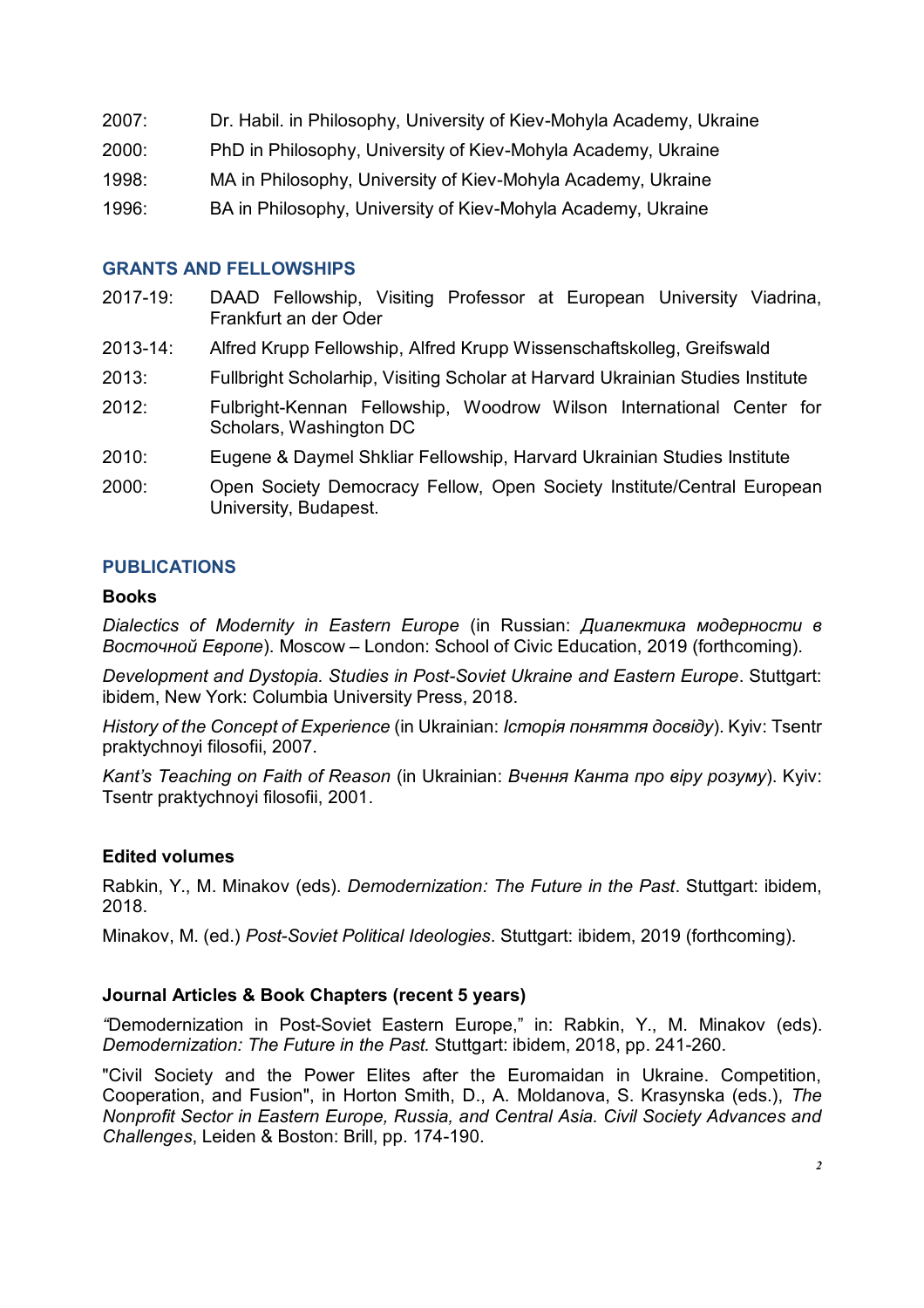(in co-authorship with Matt Rojansky) "Democracy in Ukraine: Are We There Yet?", *Kennan Cable*, 30, 2018, pp. 1-17.

"The Third Sector Entering The First: Cooperation and Competition of Civil Society, State and Oligarchs after Euromaidan in Ukraine," in Marchetti, R. (ed.) *Government-NGOs Relationship in Africa, Asia, Europe, and MENA*, London: Routledge, 2018, pp.123-143.

"A return to the most important: Lev Shestov's philosophical rebellion" (in Russian), *Istoriia filosofii*, 23, 1, 2018, pp. 82-95.

(in co-authorship with Ghia Nodia and Denis Cenusa) "Democracy and Its Deficits: the way of Georgia, Moldova and Ukraine towards becoming European-style democracies", *Centre for European Policy Studies policy papers series*, December 2017, (https://www.ceps.eu/publications/democracy-and-its-deficits-path-towards-becomingeuropean-style-democracies-georgia).

"Between Power Vertical and Liberal Democracy. Political Regime after Euromaidan" (in Ukrainian), *Agora*, 2017, 19-20, pp. 9-15.

"Novorossiya and Transnationalism of Unrecognized Post-Soviet Nations," in: Beichelt, T., S. Worschech (eds) *Transnational Ukraine? Networks and Ties that Influence Contemporary Ukraine*, Stuttgart: ibidem, 2017, pp. 65-88.

"The Ontological situation of War" (in Russian), *Topos*, 2016, 1-2, pp. 11-18.

"The-Most-Important and the Last God: Ontotheologies of Lev Shestov and Martin Heidegger" (in Ukrainian), *Naukovi Zapysky NaUKMA*, 2017, pp. 22-28.

"Universalism and Particularism" (in Russian), *Obshchaia tetrad'*, 2016, 71, 3-4, pp. 25-29.

"Big Europe's Gap: Dynamic Obstacles for integration between EU and EAU," in A. Di Gregorio, A. Angeli (eds) *The Eurasian Economic Union and the European Union: Moving Toward a Greater Understanding*, The Hague: Eleven International Publishing, 2017, pp. 45-56.

"Euromaidan, War, and the Development of Ukraine's Political System in 2014 -2015," in *Rimlands, Buffer Zones and Great Power Rivalry: Ukraine Conference Papers*. New York: Columbia University Press, 2016, pp. 67-88.

"Does Ukraine still matter?" in A. Ferrari (ed.), *Putin's Russia: Really Back?*, Milan: ISPI, 2016, pp. 93-114.

"A Decisive Turn? Risks for Ukrainian Democracy After the Euromaidan", *Carnegie Regional Insight, Carnegie Endowment for International Peace*, February 3, 2016, (http://carnegieendowment.org/2016/02/03/decisive-turn-risks-for-ukrainian-democracyafter-euromaidan-pub-62641).

"The Consolidation of Power in Ukraine: What It Means for the West", *Carnegie Policy Paper Series*, September 20, 2016, (https://carnegieendowment.org/2016/09/19/consolidation-ofpower-in-ukraine-what-it-means-for-west-pub-64623).

"The De-Modernization Current: An Approach to Understand Ethical and Political Challenges of Post-Soviet Societies," *Global Political Theory and "Charitas in Veritate"*, Lviv: UСU, 2016, pp. 36–49.

"Kant's Applied Enlightenment" (in Russian), *Neprikosnovennyi Zapas*, 1, 2016, (https://www.nlobooks.ru/magazines/neprikosnovennyy\_zapas/105\_nz\_1\_2016/article/118 30/).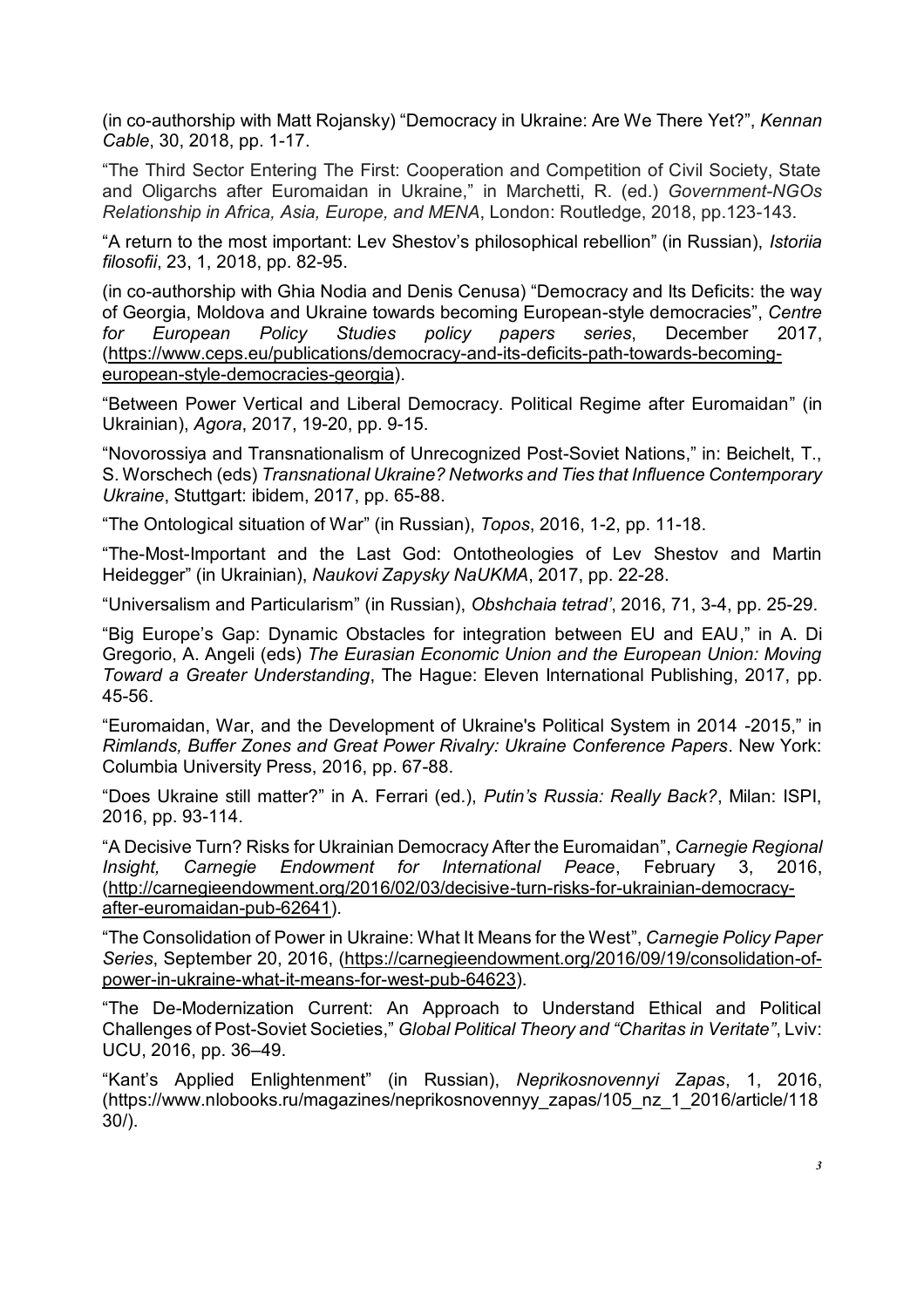"Too Soft Power: Ukrainian cultural diplomacy in Italy" (in Ukrainian), *Agora*, 16, 2016, pp. 3-9.

"Post-Soviet Parliamentarian Drama: a View from 'the gods' in Kiev", *OpenDemocracy*, February 23, 2016, (https://www.opendemocracy.net/westminster/mikhail-minakov/postsoviet-parliamentarian-drama-view-from-gods-in-kiev).

"Utopian Images of the West and Russia among Supporters and Opponents of the Euromaidan", *Russian Politics & Law*, 53, 2015, 3, pp. 68-85.

"The Event of Primary Experience and Philosophy. Metatheory of Experience in Kant and Quine's Epistemologies" (in Ukrainian), *Sententiae*, 2015, 2, pp. 64-74.

"Eastern European Traumas of 20th century. Lessons of Our Political Creativity", *Agora*, 15, 2015, pp. 17-21.

"Post-Soviet De-Modernization: Times of the New Enchantment" (in Russian), *Neprikosnovennyi zapas*, 6, 2014, pp. 23-36.

"The Transformation of Philosophical Education in Ukraine at the end of XX century (1986- 1995)" (in Russian), *Forum noveishei vostochnojevropeiskoi istorii i kultury*, 2014, 2, pp. 355–416.

"Moses und Prometheus. Die Ukraine zwischen Befreiung und Freiheit", *Transit*, 44, 2013, pp. 55-70.

"Modernity and Revolution in Ukraine: On the Genealogy of Euromaidan" (in Ukrainian), *Naukovi Zapysky NaUKMA*, 154, 2013, pp. 45-53.

"Utopian Images of the West and Russia of the Activists of Maidan and Anti-Maidan in 2013 – 2014" (in Russian), *Forum noveishei vostochnojevropeiskoi istorii i kultury*, 2013, 1, pp. 61-73.

"Frameworks of Post-Soviet De-Modernization" (in Ukrainian), *Krytyka*, 2013, pp. 4-7, 9-10.

#### **Policy and Analytical Papers**:

"Authoritarian Belt in Eastern Europe", *Kennan Focus Ukraine*, 15 May 2018, (https://www.wilsoncenter.org/blog-post/the-authoritarian-belt-europes-east).

"Victims of Geopolitical Optimism: Is Long-Term Peace Possible in Eastern Europe?", *Carnegie Russia Files*, 2018, (https://carnegie.ru/commentary/76618)

"Ukraine's Strategic Challenges", *Kennan Focus Ukraine*, 13 February 2018, (https://www.wilsoncenter.org/blog-post/ukraines-strategic-challenges-2018).

"L'Intermarium non fa per Ucraina", *Limes*, 13 February 2018, (http://www.limesonline.com/lintermarium-non-fa-per-lucraina/104808).

"(Not Only a) Russian Revolution: Centennial Meditations", *Kennan Focus Ukraine*, 7 November 2017, (https://www.wilsoncenter.org/blog-post/not-only-russian-revolutioncentennial-meditations).

"Reconstructing the power vertical: the authoritarian threat in Ukraine" *OpenDemocracy*, June 29, 2017, (https://www.opendemocracy.net/od-russia/mikhail-minakov/reconstructingpower-vertical-authoritarian-threat-in-ukraine).

"Ukraine: from Revolution of Dignity to Government of Shame", *Carnegie.EU*, April 11, 2016, (http://carnegieeurope.eu/strategiceurope/?fa=63293).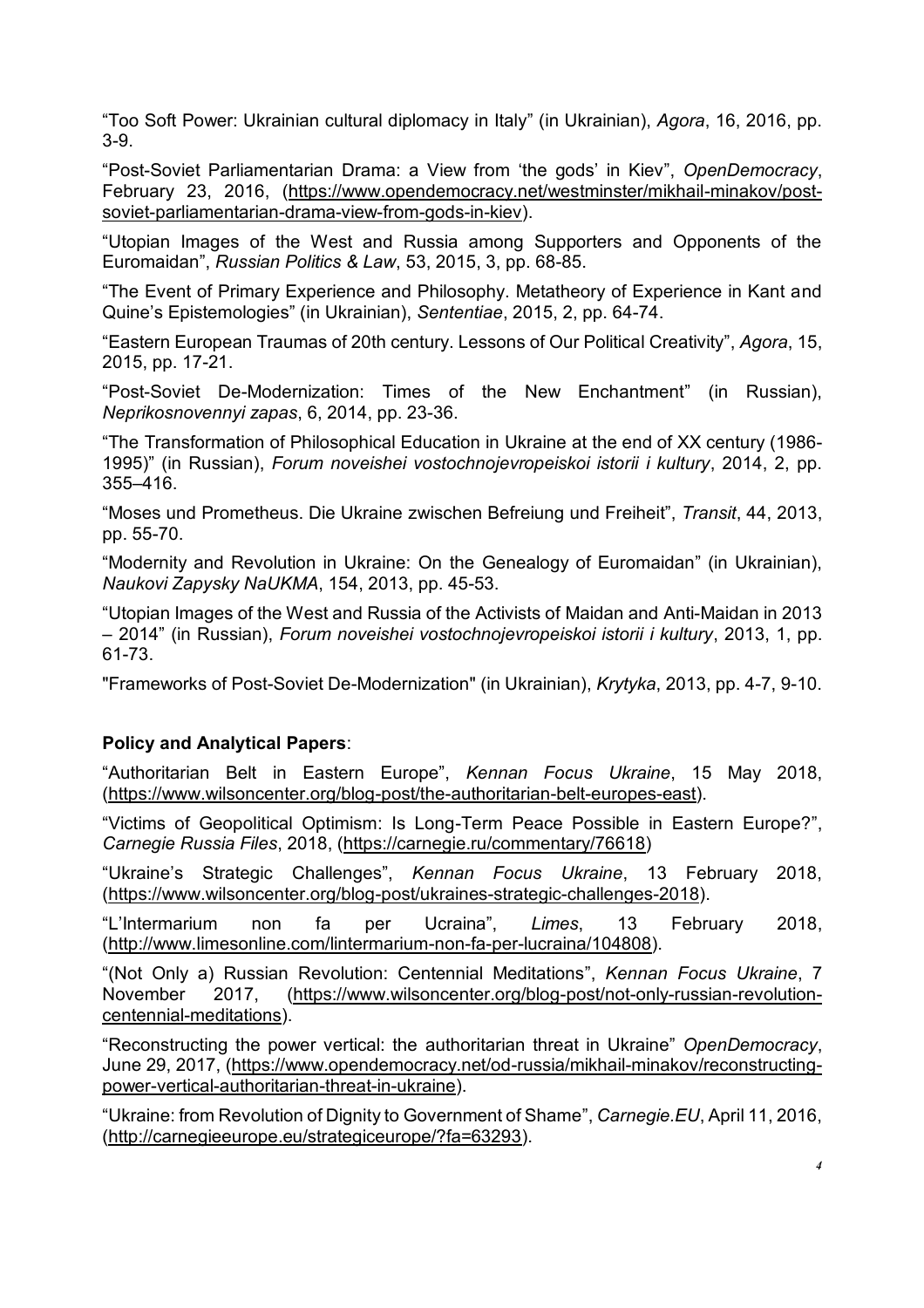"Ukrainian Constitution: Reform or Crisis", *OpenDemocracy*, February 16, 2016, (https://www.opendemocracy.net/od-russia/mikhail-minakov-maryna-stavniichuk/ukrainianconstitution-reform-or-crisis).

"Reforming Ukraine. – On-going bi-monthly report" (in co-authorship with Carnegie Institute team), 2015 – 2018, (http://carnegieendowment.org/specialprojects/Ukraine/).

"Letter from Kiev: Assessment of EU policy towards Ukraine", *Carnegie.EU*, November 6, 2015, (http://carnegieeurope.eu/strategiceurope/61893?lang=en).

"Ukraine is caught between war and reform", *OpenDemocracy*, November 26, 2015, (https://www.opendemocracy.net/od-russia/mikhail-minakov/ukraine-is-caught-betweenwar-and-reform).

"Conflict in Eastern Europe: from War to Stable Peace", *Kennan Cable*, 11, August 28, 2015, (https://www.wilsoncenter.org/sites/default/files/11\_-kennan\_cable-minakov.pdf).

"New Ukrainian Exceptionalism" (in co-authorship with Matt Rojansky), *Yale Global*, June 23, 2015, (https://yaleglobal.yale.edu/content/new-ukrainian-exceptionalism).

"Requiem for Maidan", *OpenDemocracy*, March 27, 2015, (https://www.opendemocracy.net/od-russia/mikhail-minakov/requiem-for-euromaidan).

"Ukrainian Sovereignty between Civic Activism and Oligarchic Renaissance", *Krytyka*, 11- 12, 2015, (https://krytyka.com/en/articles/ukrainian-sovereignty-between-civic-activismand-oligarchic-renaissance).

"Corrupting Civil Society in the post-Maidan Ukraine?", *Carnegie Moscow Center Publications*, April 2015 (http://carnegie.ru/eurasiaoutlook/?fa=59749).

#### **INVITED TALKS (last 3 years)**

|                                 | Frankfurt/Oder, August 21, 2018 "Post-Soviet Secessions and Ukraine", Opening lecture<br>ofr the Viadrinicum Summer School, Europe University<br>Viadrina                                                                     |
|---------------------------------|-------------------------------------------------------------------------------------------------------------------------------------------------------------------------------------------------------------------------------|
| Cambridge, UK, February 8, 2018 | "Cycles of Revolution in Ukraine", Cambridge<br>Committee for Russian and East European Studies,<br>Cambridge University.                                                                                                     |
| Paris, December 11-12, 2017     | Keynote speech "Modernizing Ukraine: Revolutions and<br>Dystopias in the 20th Century". International workshop<br>"The Ukrainian experiment: State-Building in practice<br>(1917-22)". German Historical Institute in France. |
| Florence, October 14, 2017      | "Ukraine's Political Myths" (as discussant), Department of<br>History and Civilization, European University Institute.                                                                                                        |
| Brussels, October 5, 2017       | "25 <sup>th</sup> Anniversary of Political and Economic Development<br>in Post-Soviet Societies", Center for European Policy<br>Studies.                                                                                      |
| Frankfurt/Oder, July 10, 2017   | "Conceptualizing the Shadow State: Understanding<br>Roles of Official and Unofficial institutions in a Political<br>System", Institute for European Studies, European<br>University Viadrina.                                 |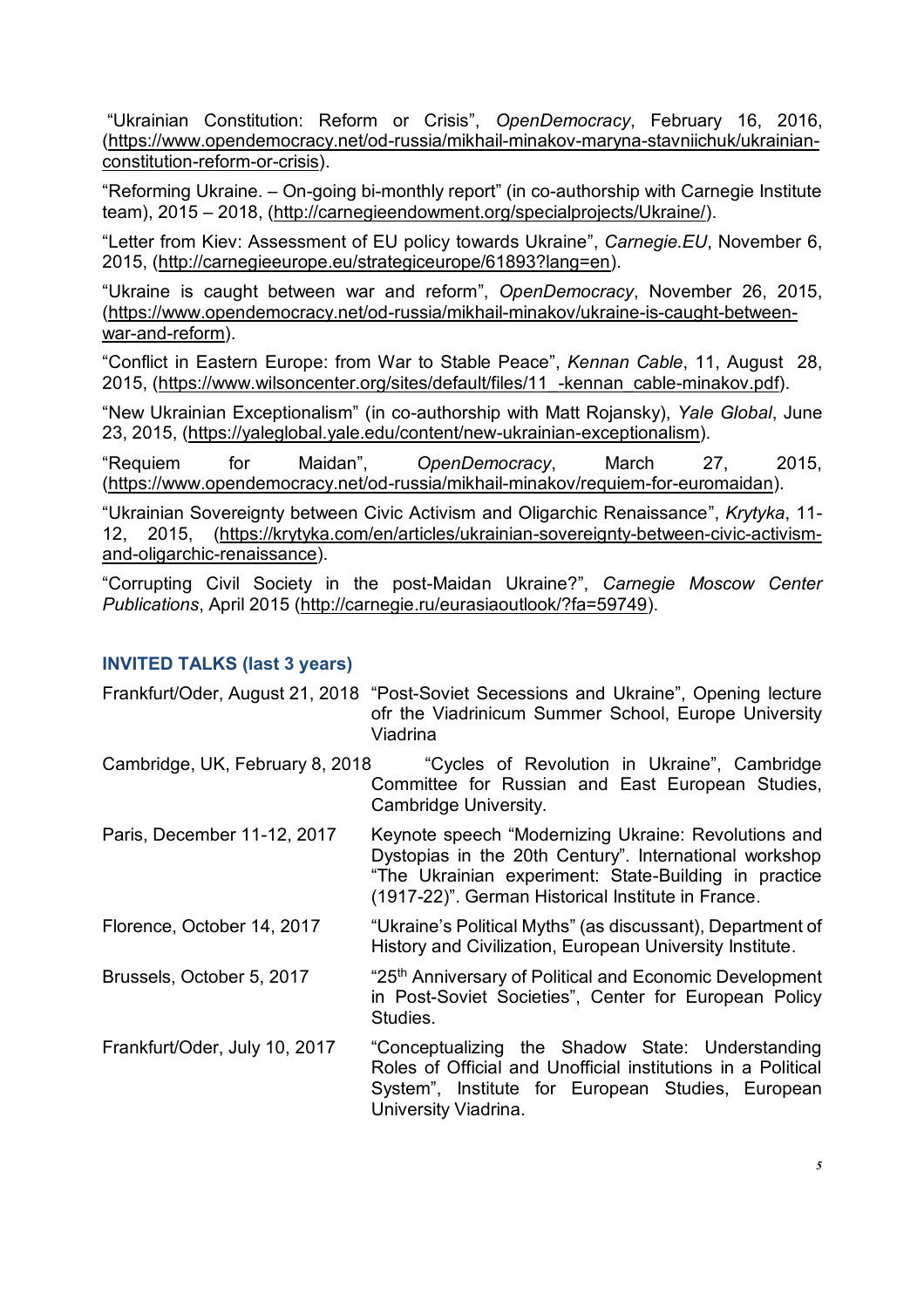| Milan, February 15, 2017          | "Post-Revolutionary Political Process in Ukraine and<br>Separatist Republics" Roundtable "Ukraine and Eastern<br>Europe in 2016-17", University of Milan.                                                                                           |
|-----------------------------------|-----------------------------------------------------------------------------------------------------------------------------------------------------------------------------------------------------------------------------------------------------|
| Florence, February 20, 2017       | "Political Economy of Regimes based on Extraction<br>Economies. Round Table "Blood Oil", European Institute<br>University                                                                                                                           |
| Brussels, October 19, 2016        | "Big Europe 2.0". Roundtable "Future of Europe". The<br>Heinrich Böll Stiftung - Brussels                                                                                                                                                           |
| Berlin, October 16-17, 2016       | "New nationalisms of EU member-states". Civic Forum<br>"In search of lost universalism", MSPS and CoE.                                                                                                                                              |
|                                   | Frankfurt/ Oder, August 22, 2016 "Revolutionary Cycles of Contemporary Ukraine and<br>Experience of Post-Communist Europe". Viadrinicum.<br>Ukrainian Summer School 2016 "ReThinking Europe.<br>Pan-European Challenges in Ukrainian Perspectives". |
| Bologna, February 12, 2016        | "Post-Soviet Political Experiments", MIREES Master<br>Program, Faculty of International Relations, Bologna<br>University                                                                                                                            |
| Berlin, September 21, 2015        | "Opportunities for peaceful development in Eastern<br>Europe", Heinrich Böll Stiftung. Peace and Reconciliation<br>Tetralogue.                                                                                                                      |
| Florence, March 16, 2015          | "Experiment after Experiment: Return of Capitalism into<br>Post-Soviet Ukraine". European University Institute.                                                                                                                                     |
| Paris, January 26, 2015<br>Paris. | "Post-Soviet Oligarchs and Political Orders", CERCEC,                                                                                                                                                                                               |

# **CONFERENCE PARTICIPATION (last 3 years)**

| Sarajevo, 16-18 October 2018 | "Ideological role of collective memories", Alumni<br>conference of the Wilson Center for International<br>Scholars 'Memory and political in Post-Communist<br>Societies'. |
|------------------------------|---------------------------------------------------------------------------------------------------------------------------------------------------------------------------|
|                              | Uppsala, 11-13 September 2018 "Soviet Roots of Russian and Ukrainian Oligarchic Clans",<br>BAEES Conference "Regimes and Conflicts in Eastern<br>Europe after 1956".      |
| Tallin, 27-31 August 2018    | "Ukrainian neoconservatism". Seminar "Illiberal political<br>turn in Eastern Europe", Aspen Institute – Europe.                                                           |
| Berlin, 1-2 March 2018       | "Contestation of Time and Space in post-Soviet Ukraine".<br>International conference "Contested Spaces", ZOIS.                                                            |
| Florence, 5-10 February 2018 | "Demodernization in contemporary Ukraine". Conference<br>"A Demodernization. A Global and Comparative History",<br>European Institute University.                         |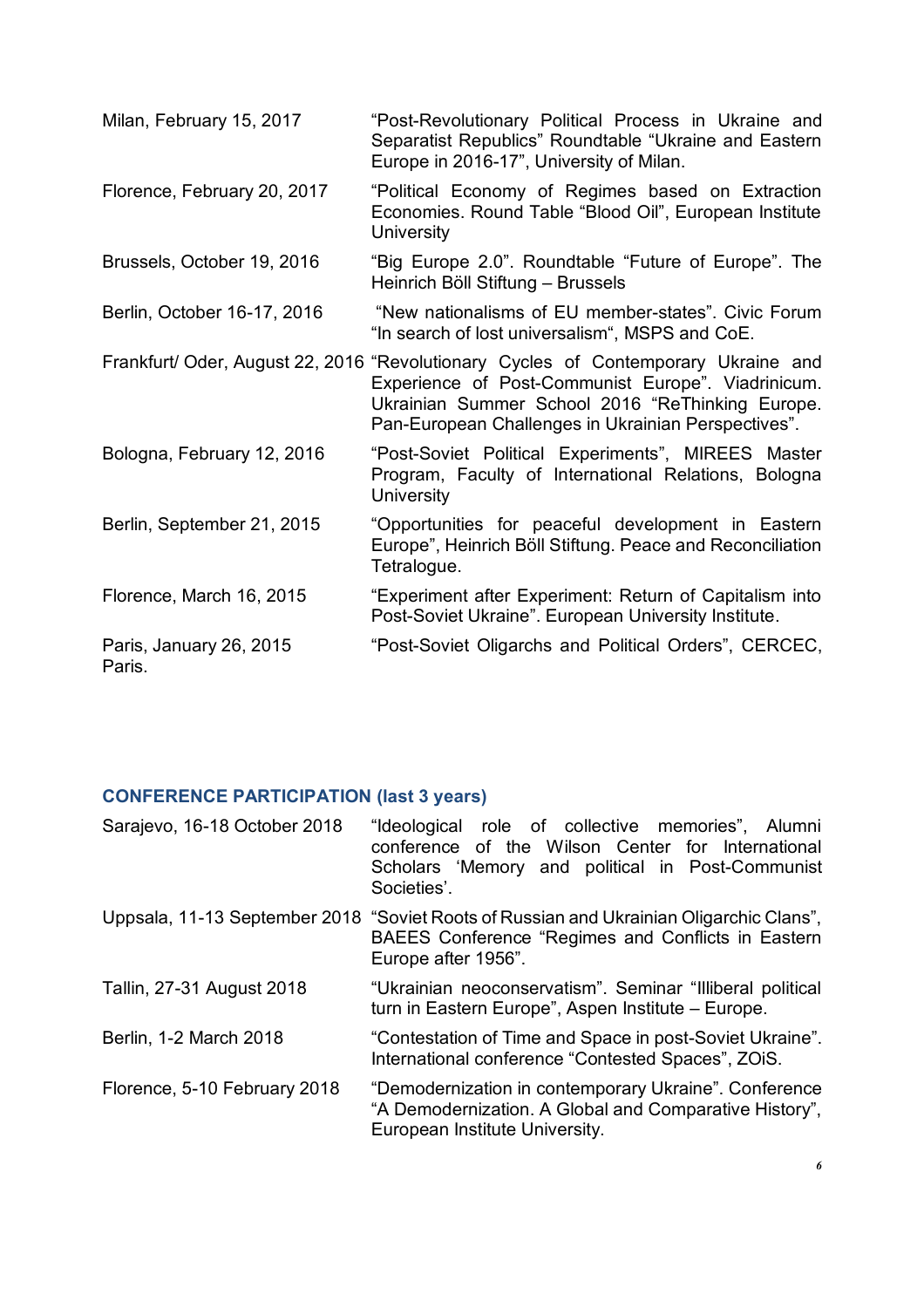Frankfurt/ Oder, Nov. 30, 2017 "Radical Periphery. De Facto States in World-System Analysis", Academic Workshop "European Peripheries: Transdiscplinary perspectives", European University Viadrina Berlin, November 21-24, 2017 "Universalism and Globalism: Competing Ideas". International Forum "In Quest for the Lost Universalism". Berlin, November 5-7, 2017 "Populism as a thin ideology". International conference "Populism under Spotlight", Kennan Institute and ZOiS. Berlin, May 29, 2017 "Ideological Positions of the War-Affected Populations in Ukraine". Prisma Ukraina/ZOiS Workshop "Donbas Identities in Context: From Industrial Region to Zone of Conflict", Forum Transregionale Studien. Lviv, 26 – 28 June 2016 "Friendship in Post-Soviet Politics: between Cronyism and Solidarity". 2016 ASEEES-MAG Summer Convention New York, 14-16 April 2016 "Civil Society Functioning as State and Army. The Case of Post-Maidan Ukraine", ASN Annual Conference, Columbia University Prague, May 18–22, 2016 "Politics and Authority in De-Modernizing Societies". Conference 'Philosophy and Social Science', Central-European Institute of Philosophy. Rethymno, Greece, May 3-5, 2016 'The History of the Idea of Big Europe'. Conference "Rethinking Europe", the International Society for Intellectual History, University of Crete Nice University, Mar. 1-2, 2016 "Post-Soviet Demodernization". International Conference "Demodernization: Perspectives and Approaches" Frankfurt/Oder, Nov. 5‐6, 2015 "The Novorossian Myth and Eastern European Un-Recognized Nations". Conference "Ukraine's Historical and Contemporary Interlockings: A Transnational Perspective on Transformations". The Institute for Transformations Studies at European University Viadrina Frankfurt (Oder) and the German Association for East European Studies (DGO). Berlin, October 28-29, 2015 "Media and Propaganda in Post-Maidan Ukraine". Civil Forum "In Quest for the Lost Universalism", organized by the Moscow School for Political Studies. Berlin, October 23-24, 2015 "Post-Soviet De-Modernization". Conference "Back to the Future? Ideas and Strategies of Retrograde Modernization in Russia and the Post-Soviet Region". A cross-disciplinary conference organized by KomPost and DGO at Europäische Akademie Bologna-, Sep. 9-10, 2015 "Ideological and Political Developments in Ukraine after Euromaidan". Conference 'Envisioning Moving Frontiers. Ukraine & The Balkans', Faculty of International Relations, Bologna University.